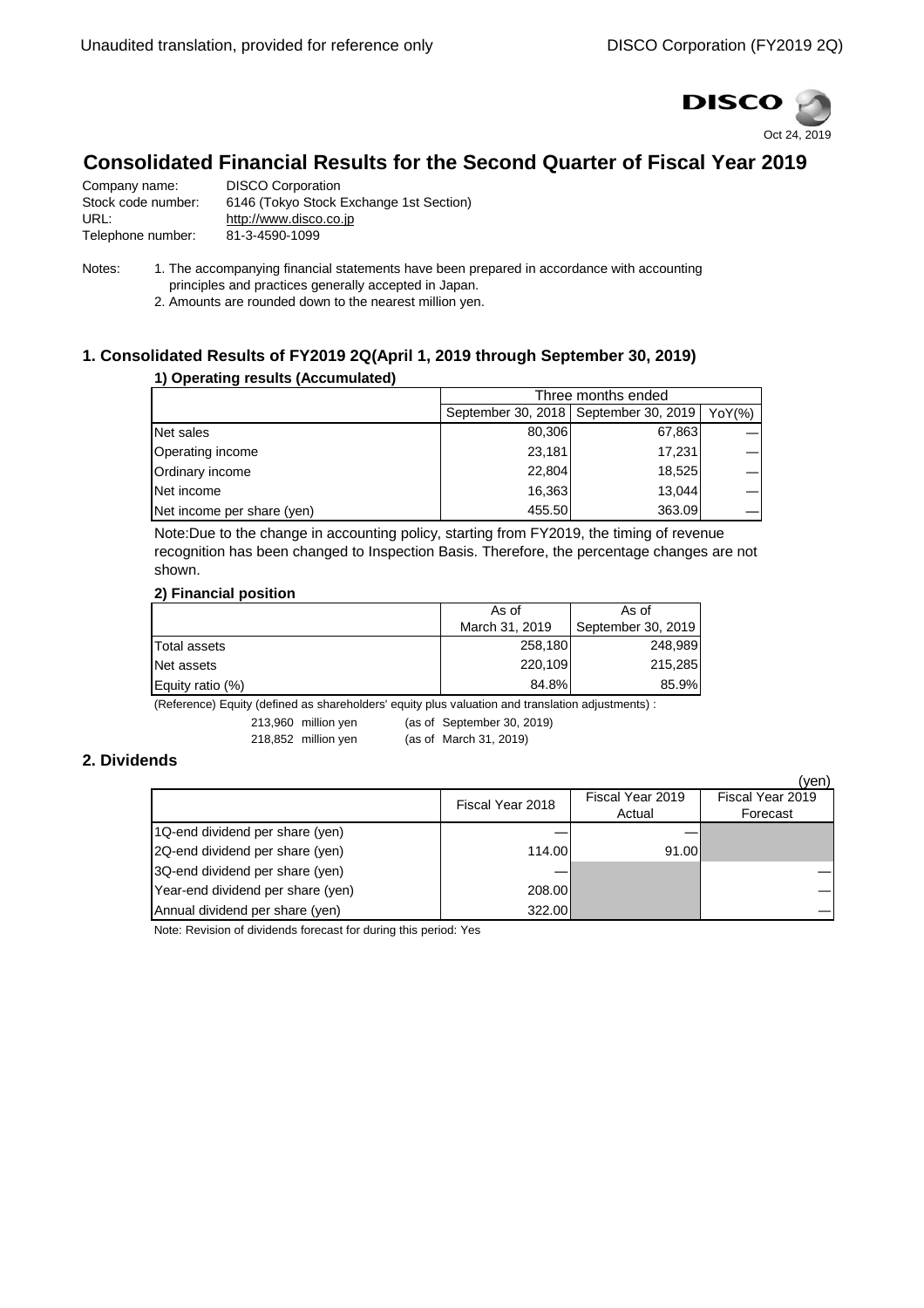### **3. Earnings Forecasts of FY2019 3Q**

|                            |                   | (Millions of yen) |
|----------------------------|-------------------|-------------------|
|                            | Nine month ending | YoY (%)           |
|                            | December 31,2019  |                   |
| Net sales                  | 97,500            |                   |
| Operating income           | 22,300            |                   |
| Ordinary income            | 23,700            |                   |
| Net income                 | 17,000            |                   |
| Net income per share (yen) | 473.15            |                   |
| Shipment figures           | 99,500            |                   |

Note: Revision of earnings forecast for during this period: Yes

#### **4. Others**

- 1) Important changes in subsidiaries: None
- 2) Changes in principles, procedures and display of accounting method concerning consolidated statement policies.
	- 1. Changes in accounting policies along with changes in accounting standards: None
		- 2. Other changes: Yes
- 3) Number of shares outstanding (common stock)

| 1) Number of shares issued (include treasury stocks) |                   |  |  |
|------------------------------------------------------|-------------------|--|--|
| As of September 30, 2019:                            | 35,934,471 shares |  |  |
| As of March 31, 2019:                                | 35,931,071 shares |  |  |
| 2 Number of shares of treasury stock                 |                   |  |  |
| As of September 30, 2019:                            | 4,823 shares      |  |  |
| As of March 31, 2019:                                | 4,823 shares      |  |  |
| 3 Average number of shares                           |                   |  |  |
| As of September 30, 2019:                            | 35,926,821 shares |  |  |
| As of September 30, 2018:                            | 35,923,207 shares |  |  |
|                                                      |                   |  |  |

#### **Explanations on the appropriate use of earnings forecasts:**

The performance forecasts and estimates stated in this Financial Review are based on certain assumptions judged to be reasonable at the present time in light of information currently available. Consequently, actual operating results may differ substantially from the projections in the Financial Review.

#### **(Reference) Non-consolidated Earnings Forecasts of FY2019 3Q**

| Nine month ending<br>December 31,2019<br>82,300 | YoY (%)                                                         |
|-------------------------------------------------|-----------------------------------------------------------------|
|                                                 |                                                                 |
|                                                 |                                                                 |
|                                                 |                                                                 |
| 17,000                                          |                                                                 |
| 21,400                                          |                                                                 |
| 16,600                                          |                                                                 |
| 462.01                                          |                                                                 |
|                                                 | Nato: Douisian of cominent foreseet for during this ported. Ves |

Note: Revision of earnings forecast for during this period: Yes

### **(Reference) Consolidated Orders/Shipment for the Second Quarter of Fiscal Year 2019**

| Orders                               |          | (Millions of yen)  |
|--------------------------------------|----------|--------------------|
|                                      | Orders   | Order Backlog      |
| Second Quarter of Fiscal Year 2019   | 64.461   | 34,808             |
| (Six month ending September 30,2019) |          |                    |
| 2) Shipment                          |          | (Millions of yen)  |
|                                      | Shipment | Order Backlog from |
|                                      |          | shipment basis *   |
| Second Quarter of Fiscal Year 2019   | 64,669   | 14,236             |
| (Six month ending September 30,2019) |          |                    |
|                                      |          |                    |

\* Shipped amount excluded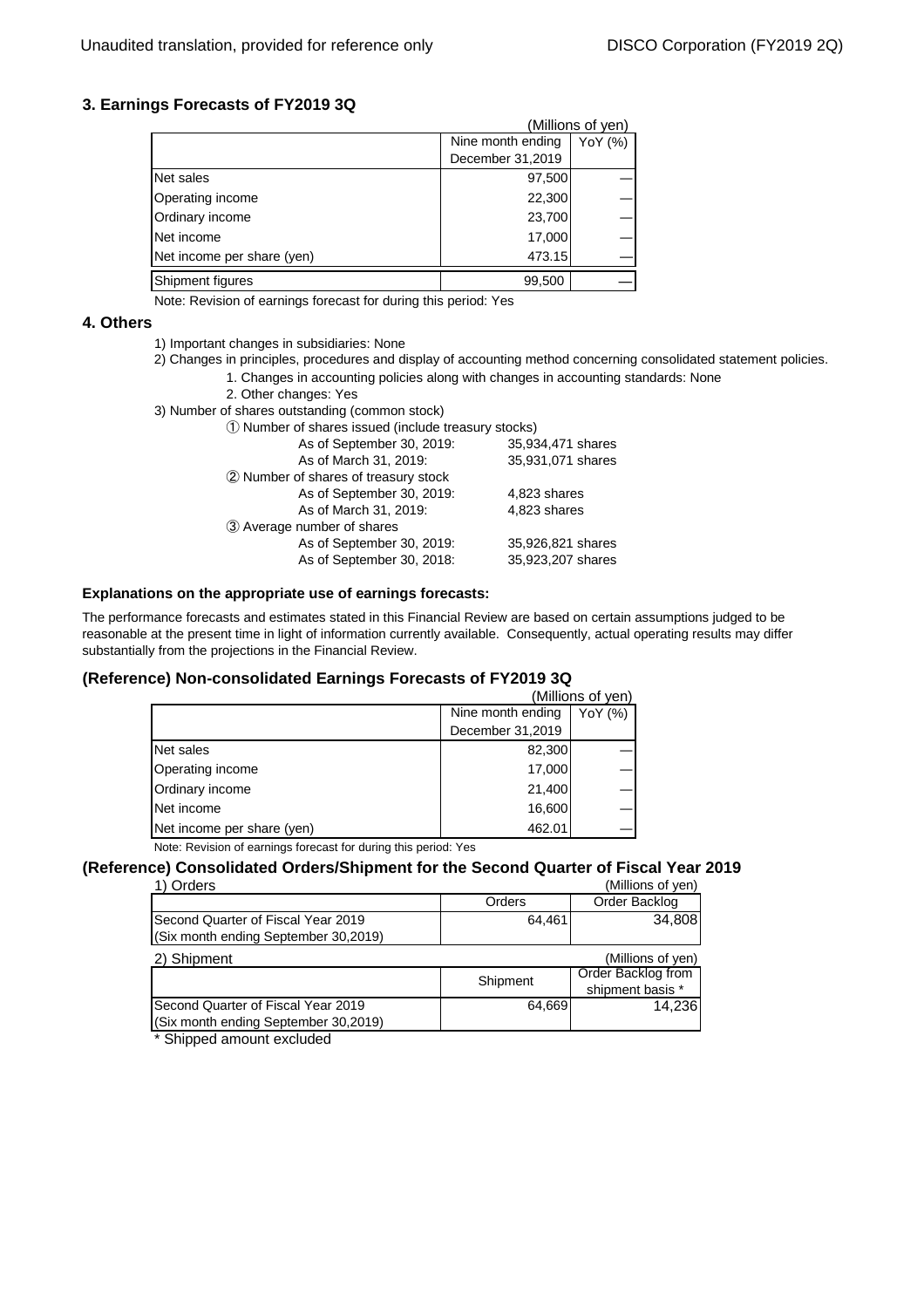# **5. Consolidated quarterly balance sheets**

| As of September<br>As of March 31,<br>30, 2019<br>2019<br>Assets |       |
|------------------------------------------------------------------|-------|
|                                                                  |       |
|                                                                  |       |
| <b>Current assets</b>                                            |       |
| 91,380<br>78,562<br>Cash and deposits                            |       |
| Notes and accounts receivable - trade<br>34,900<br>22,465        |       |
| Merchandise and finished goods<br>6,940<br>15,249                |       |
| Work in process<br>12,585<br>11,632                              |       |
| Raw materials and supplies<br>19,066<br>18,519                   |       |
| Other<br>4,979                                                   | 2,960 |
| Allowance for doubtful accounts<br>(57)                          | (55)  |
| 169,795<br>149,334<br>Total current assets                       |       |
| Non-current assets                                               |       |
| Property, plant and equipment                                    |       |
| Buildings and structures, net<br>45,584<br>47,630                |       |
| 31,284<br>Other, net<br>40,896                                   |       |
| 88,527<br>Total property, plant and equipment<br>76,868          |       |
| Intangible assets<br>400                                         | 344   |
| Investments and other assets                                     |       |
| Other<br>11,133<br>10,800                                        |       |
| Allowance for doubtful accounts<br>(17)                          | (16)  |
| 11,116<br>Total investments and other assets<br>10,783           |       |
| 88,384<br>99,655<br>Total non-current assets                     |       |
| <b>Total assets</b><br>258,180<br>248,989                        |       |
| Liabilities                                                      |       |
| <b>Current liabilities</b>                                       |       |
| 3,368<br>Notes and accounts payable - trade                      | 2,338 |
| Electronically recorded obligations - operating<br>13,178        | 7,435 |
| Income taxes payable<br>1,782                                    | 1,558 |
| Provision for bonuses<br>7,790                                   | 6,352 |
| 630<br>Other provisions                                          | 576   |
| 15,013<br>Other<br>10,865                                        |       |
| 33,274<br>37,616<br><b>Total current liabilities</b>             |       |
| Non-current liabilities<br>454                                   | 429   |
| 38,071<br>33,704<br><b>Total liabilities</b>                     |       |
| Net assets                                                       |       |
| Shareholders' equity                                             |       |
| Share capital<br>20,663<br>20,672                                |       |
| Capital surplus<br>22,651<br>22,660                              |       |
| Retained earnings<br>173,739<br>169,899                          |       |
| <b>Treasury shares</b><br>(25)                                   | (25)  |
| 217,029<br>213,207<br>Total shareholders' equity                 |       |
| Accumulated other comprehensive income                           |       |
| Valuation difference on available-for-sale securities<br>476     | 398   |
| Foreign currency translation adjustment<br>1,320                 | 328   |
| Remeasurements of defined benefit plans<br>26                    | 25    |
| 1,823<br>Total accumulated other comprehensive income            | 752   |
| Share acquisition rights<br>1,108                                | 1,201 |
| Non-controlling interests<br>148                                 | 124   |
| Total net assets<br>220,109<br>215,285                           |       |
| Total liabilities and net assets<br>258,180<br>248,989           |       |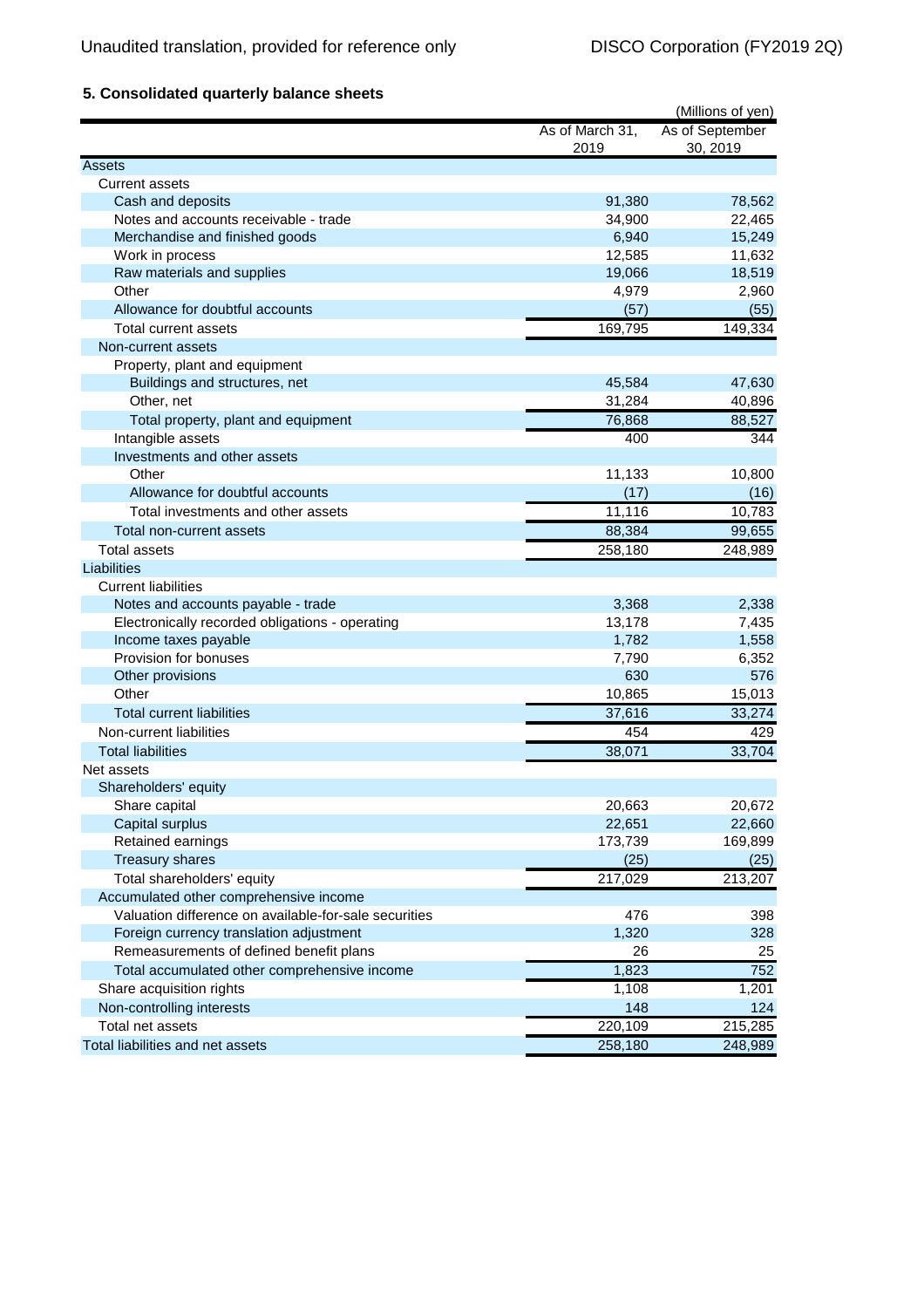# **6. Consolidated quarterly statements of (comprehensive) income**

| Six months ended<br>Six months ended<br>30-Sep-18<br>30-Sep-19<br>Net sales<br>80,306<br>67,863<br>Cost of sales<br>33,290<br>27,152<br>47,016<br>40,710<br>Gross profit<br>Selling, general and administrative expenses<br>23,834<br>23,478<br><b>Operating profit</b><br>23,181<br>17,231<br>Non-operating income<br>Interest income<br>48<br>40<br>194<br>Share of profit of entities accounted for using equity method<br>329<br>Foreign exchange gains<br>637<br>Rental income<br>33<br>35<br>12<br>186<br>Subsidy income<br>Other<br>108<br>117<br>396<br>1,346<br>Total non-operating income<br>Non-operating expenses<br>Sales discounts<br>27<br>27<br>Foreign exchange losses<br>732<br>Depreciation<br>5<br>19<br>Other<br>9<br>5<br>52<br>774<br>Total non-operating expenses<br>Ordinary profit<br>22,804<br>18,525<br>Extraordinary income<br>Gain on sales of non-current assets<br>16<br>0<br>Gain on reversal of share acquisition rights<br>0<br>17<br>$\mathbf 0$<br>Total extraordinary income<br><b>Extraordinary losses</b><br>Loss on sales and retirement of non-current assets<br>12<br>33<br>Loss on valuation of investment securities<br>$\overline{0}$<br>76<br>31<br>Extra retirement payments<br>Loss on disaster<br>227 |
|---------------------------------------------------------------------------------------------------------------------------------------------------------------------------------------------------------------------------------------------------------------------------------------------------------------------------------------------------------------------------------------------------------------------------------------------------------------------------------------------------------------------------------------------------------------------------------------------------------------------------------------------------------------------------------------------------------------------------------------------------------------------------------------------------------------------------------------------------------------------------------------------------------------------------------------------------------------------------------------------------------------------------------------------------------------------------------------------------------------------------------------------------------------------------------------------------------------------------------------------------------|
|                                                                                                                                                                                                                                                                                                                                                                                                                                                                                                                                                                                                                                                                                                                                                                                                                                                                                                                                                                                                                                                                                                                                                                                                                                                         |
|                                                                                                                                                                                                                                                                                                                                                                                                                                                                                                                                                                                                                                                                                                                                                                                                                                                                                                                                                                                                                                                                                                                                                                                                                                                         |
|                                                                                                                                                                                                                                                                                                                                                                                                                                                                                                                                                                                                                                                                                                                                                                                                                                                                                                                                                                                                                                                                                                                                                                                                                                                         |
|                                                                                                                                                                                                                                                                                                                                                                                                                                                                                                                                                                                                                                                                                                                                                                                                                                                                                                                                                                                                                                                                                                                                                                                                                                                         |
|                                                                                                                                                                                                                                                                                                                                                                                                                                                                                                                                                                                                                                                                                                                                                                                                                                                                                                                                                                                                                                                                                                                                                                                                                                                         |
|                                                                                                                                                                                                                                                                                                                                                                                                                                                                                                                                                                                                                                                                                                                                                                                                                                                                                                                                                                                                                                                                                                                                                                                                                                                         |
|                                                                                                                                                                                                                                                                                                                                                                                                                                                                                                                                                                                                                                                                                                                                                                                                                                                                                                                                                                                                                                                                                                                                                                                                                                                         |
|                                                                                                                                                                                                                                                                                                                                                                                                                                                                                                                                                                                                                                                                                                                                                                                                                                                                                                                                                                                                                                                                                                                                                                                                                                                         |
|                                                                                                                                                                                                                                                                                                                                                                                                                                                                                                                                                                                                                                                                                                                                                                                                                                                                                                                                                                                                                                                                                                                                                                                                                                                         |
|                                                                                                                                                                                                                                                                                                                                                                                                                                                                                                                                                                                                                                                                                                                                                                                                                                                                                                                                                                                                                                                                                                                                                                                                                                                         |
|                                                                                                                                                                                                                                                                                                                                                                                                                                                                                                                                                                                                                                                                                                                                                                                                                                                                                                                                                                                                                                                                                                                                                                                                                                                         |
|                                                                                                                                                                                                                                                                                                                                                                                                                                                                                                                                                                                                                                                                                                                                                                                                                                                                                                                                                                                                                                                                                                                                                                                                                                                         |
|                                                                                                                                                                                                                                                                                                                                                                                                                                                                                                                                                                                                                                                                                                                                                                                                                                                                                                                                                                                                                                                                                                                                                                                                                                                         |
|                                                                                                                                                                                                                                                                                                                                                                                                                                                                                                                                                                                                                                                                                                                                                                                                                                                                                                                                                                                                                                                                                                                                                                                                                                                         |
|                                                                                                                                                                                                                                                                                                                                                                                                                                                                                                                                                                                                                                                                                                                                                                                                                                                                                                                                                                                                                                                                                                                                                                                                                                                         |
|                                                                                                                                                                                                                                                                                                                                                                                                                                                                                                                                                                                                                                                                                                                                                                                                                                                                                                                                                                                                                                                                                                                                                                                                                                                         |
|                                                                                                                                                                                                                                                                                                                                                                                                                                                                                                                                                                                                                                                                                                                                                                                                                                                                                                                                                                                                                                                                                                                                                                                                                                                         |
|                                                                                                                                                                                                                                                                                                                                                                                                                                                                                                                                                                                                                                                                                                                                                                                                                                                                                                                                                                                                                                                                                                                                                                                                                                                         |
|                                                                                                                                                                                                                                                                                                                                                                                                                                                                                                                                                                                                                                                                                                                                                                                                                                                                                                                                                                                                                                                                                                                                                                                                                                                         |
|                                                                                                                                                                                                                                                                                                                                                                                                                                                                                                                                                                                                                                                                                                                                                                                                                                                                                                                                                                                                                                                                                                                                                                                                                                                         |
|                                                                                                                                                                                                                                                                                                                                                                                                                                                                                                                                                                                                                                                                                                                                                                                                                                                                                                                                                                                                                                                                                                                                                                                                                                                         |
|                                                                                                                                                                                                                                                                                                                                                                                                                                                                                                                                                                                                                                                                                                                                                                                                                                                                                                                                                                                                                                                                                                                                                                                                                                                         |
|                                                                                                                                                                                                                                                                                                                                                                                                                                                                                                                                                                                                                                                                                                                                                                                                                                                                                                                                                                                                                                                                                                                                                                                                                                                         |
|                                                                                                                                                                                                                                                                                                                                                                                                                                                                                                                                                                                                                                                                                                                                                                                                                                                                                                                                                                                                                                                                                                                                                                                                                                                         |
|                                                                                                                                                                                                                                                                                                                                                                                                                                                                                                                                                                                                                                                                                                                                                                                                                                                                                                                                                                                                                                                                                                                                                                                                                                                         |
|                                                                                                                                                                                                                                                                                                                                                                                                                                                                                                                                                                                                                                                                                                                                                                                                                                                                                                                                                                                                                                                                                                                                                                                                                                                         |
|                                                                                                                                                                                                                                                                                                                                                                                                                                                                                                                                                                                                                                                                                                                                                                                                                                                                                                                                                                                                                                                                                                                                                                                                                                                         |
|                                                                                                                                                                                                                                                                                                                                                                                                                                                                                                                                                                                                                                                                                                                                                                                                                                                                                                                                                                                                                                                                                                                                                                                                                                                         |
|                                                                                                                                                                                                                                                                                                                                                                                                                                                                                                                                                                                                                                                                                                                                                                                                                                                                                                                                                                                                                                                                                                                                                                                                                                                         |
|                                                                                                                                                                                                                                                                                                                                                                                                                                                                                                                                                                                                                                                                                                                                                                                                                                                                                                                                                                                                                                                                                                                                                                                                                                                         |
|                                                                                                                                                                                                                                                                                                                                                                                                                                                                                                                                                                                                                                                                                                                                                                                                                                                                                                                                                                                                                                                                                                                                                                                                                                                         |
| Demolition cost<br>186                                                                                                                                                                                                                                                                                                                                                                                                                                                                                                                                                                                                                                                                                                                                                                                                                                                                                                                                                                                                                                                                                                                                                                                                                                  |
| 317<br>251<br><b>Total extraordinary losses</b>                                                                                                                                                                                                                                                                                                                                                                                                                                                                                                                                                                                                                                                                                                                                                                                                                                                                                                                                                                                                                                                                                                                                                                                                         |
| 18,274<br>Profit before income taxes<br>22,504                                                                                                                                                                                                                                                                                                                                                                                                                                                                                                                                                                                                                                                                                                                                                                                                                                                                                                                                                                                                                                                                                                                                                                                                          |
| 6,140<br>1,544<br>Income taxes - current                                                                                                                                                                                                                                                                                                                                                                                                                                                                                                                                                                                                                                                                                                                                                                                                                                                                                                                                                                                                                                                                                                                                                                                                                |
| (28)<br>3,650<br>Income taxes - deferred                                                                                                                                                                                                                                                                                                                                                                                                                                                                                                                                                                                                                                                                                                                                                                                                                                                                                                                                                                                                                                                                                                                                                                                                                |
| 5,195<br>6,111<br>Total income taxes                                                                                                                                                                                                                                                                                                                                                                                                                                                                                                                                                                                                                                                                                                                                                                                                                                                                                                                                                                                                                                                                                                                                                                                                                    |
| 16,392<br>13,079<br>Profit                                                                                                                                                                                                                                                                                                                                                                                                                                                                                                                                                                                                                                                                                                                                                                                                                                                                                                                                                                                                                                                                                                                                                                                                                              |
| Profit attributable to                                                                                                                                                                                                                                                                                                                                                                                                                                                                                                                                                                                                                                                                                                                                                                                                                                                                                                                                                                                                                                                                                                                                                                                                                                  |
| 16,363<br>Profit attributable to owners of parent<br>13,044                                                                                                                                                                                                                                                                                                                                                                                                                                                                                                                                                                                                                                                                                                                                                                                                                                                                                                                                                                                                                                                                                                                                                                                             |
| Profit attributable to non-controlling interests<br>29<br>34                                                                                                                                                                                                                                                                                                                                                                                                                                                                                                                                                                                                                                                                                                                                                                                                                                                                                                                                                                                                                                                                                                                                                                                            |
| Other comprehensive income                                                                                                                                                                                                                                                                                                                                                                                                                                                                                                                                                                                                                                                                                                                                                                                                                                                                                                                                                                                                                                                                                                                                                                                                                              |
| Foreign currency translation adjustment<br>695<br>(950)                                                                                                                                                                                                                                                                                                                                                                                                                                                                                                                                                                                                                                                                                                                                                                                                                                                                                                                                                                                                                                                                                                                                                                                                 |
| Remeasurements of defined benefit plans, net of tax<br>8<br>(1)                                                                                                                                                                                                                                                                                                                                                                                                                                                                                                                                                                                                                                                                                                                                                                                                                                                                                                                                                                                                                                                                                                                                                                                         |
| Share of other comprehensive income of entities accounted for                                                                                                                                                                                                                                                                                                                                                                                                                                                                                                                                                                                                                                                                                                                                                                                                                                                                                                                                                                                                                                                                                                                                                                                           |
| (254)<br>(917)<br>using equity method                                                                                                                                                                                                                                                                                                                                                                                                                                                                                                                                                                                                                                                                                                                                                                                                                                                                                                                                                                                                                                                                                                                                                                                                                   |
| (212)<br>(1, 206)<br>Total other comprehensive income                                                                                                                                                                                                                                                                                                                                                                                                                                                                                                                                                                                                                                                                                                                                                                                                                                                                                                                                                                                                                                                                                                                                                                                                   |
| 16,180<br>Comprehensive income<br>11,872                                                                                                                                                                                                                                                                                                                                                                                                                                                                                                                                                                                                                                                                                                                                                                                                                                                                                                                                                                                                                                                                                                                                                                                                                |
| Comprehensive income attributable to                                                                                                                                                                                                                                                                                                                                                                                                                                                                                                                                                                                                                                                                                                                                                                                                                                                                                                                                                                                                                                                                                                                                                                                                                    |
| 16,147<br>Comprehensive income attributable to owners of parent<br>11,850                                                                                                                                                                                                                                                                                                                                                                                                                                                                                                                                                                                                                                                                                                                                                                                                                                                                                                                                                                                                                                                                                                                                                                               |
| Comprehensive income attributable to non-controlling interests<br>32<br>22                                                                                                                                                                                                                                                                                                                                                                                                                                                                                                                                                                                                                                                                                                                                                                                                                                                                                                                                                                                                                                                                                                                                                                              |